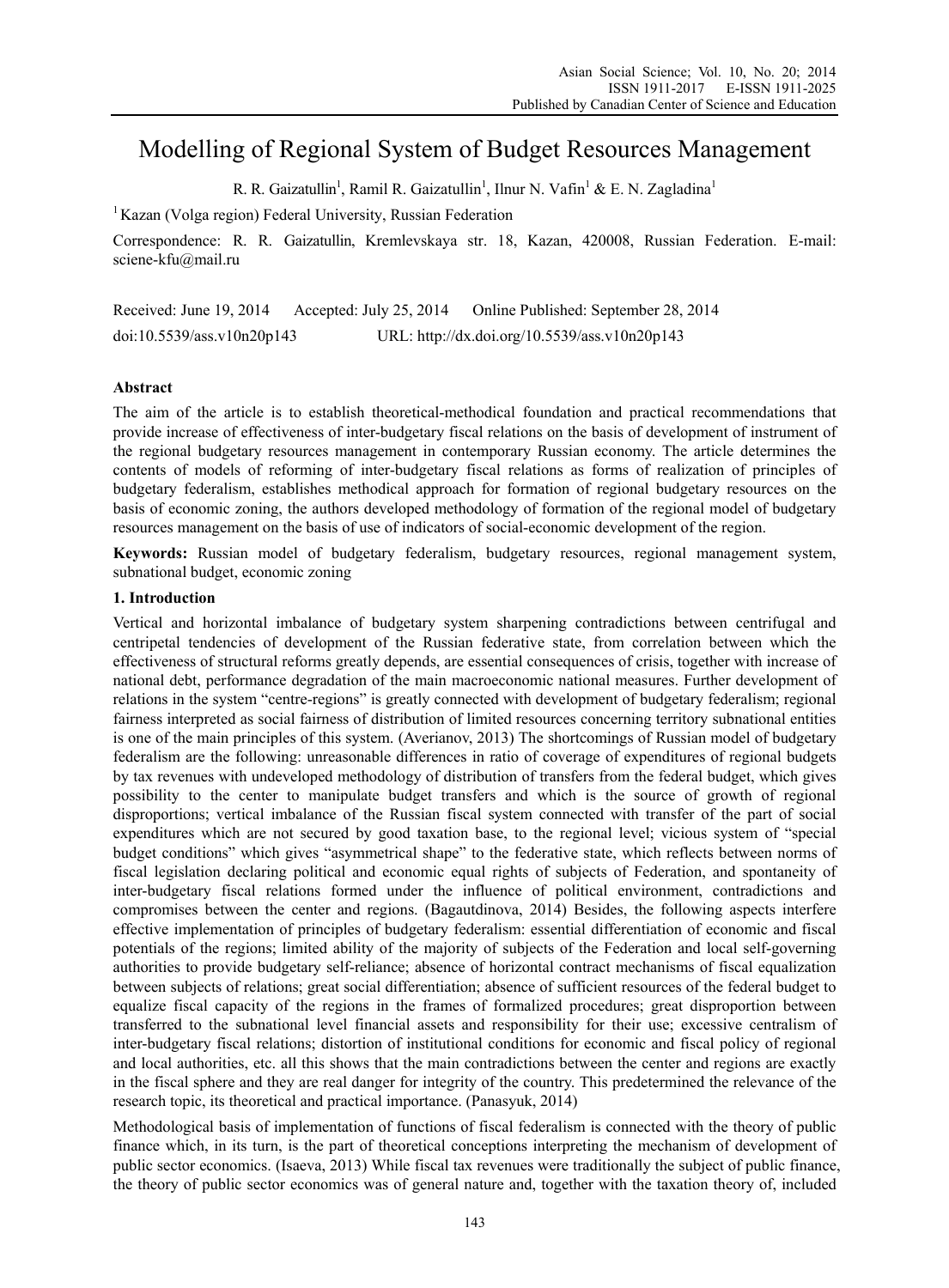the theory of public fiscal expenditures and theoretical foundation of inter-budgetary relations (distribution of income and expenditure between budgets of different levels). (Gainova, 2013) The following Russian and foreign economists made substantial contribution to the development of the theory and practice of regional budgetary resources management: Galitskaya S. V., Karchevskaya S. A., Khodorovich M. I., Shlygina E. V., Вrown С., Jackson M., Diamond J., Musgrave R., Oates W., Tiebout Ch. And others.

## **2. Methodology**

The statements formulated in the frames of the theory of regional economics, theory of budgetary federalism are the theoretical basis of the research. Formulation and proof of working hypotheses were carried out on the basis of scientific and special cognitive methods, including historical and logical analysis, principles of dialectics, systematic approach, statistical, graphical and economic-mathematical methods (Bagautdinova, 2013). Systematic approach to the problem under consideration was applied in the process of development of major issues of economic forecast, which allowed to provide comprehensive research and to identify the ways of efficiency and increase of effectiveness of budgetary resources management at the meso-level.

### **3. Results**

In the result of the research the contents of models of reforming of inter-budgetary fiscal relations-according to the principles of fiscal federalism-was established: radical (single-channel) model, in the frames of which the income from tax revenues from the territorial subnational entity-in proportion 80:20-are respectively credited to sub-national and federal budgets; organizational model, in the frames of which the number of tax benefits reduces, channels of diverted revenues from the regional budget are liquidated, the work of the tax authorities, aimed at improving fiscal performance, becomes very active; the list of own sources of replenishment of the revenue side of the budget expands; evolutionary model which involves the budgeting in accordance with the specific indicators (LEDs) on the basis of the objectives and estimated figures of the socio-economic policy in the region (Tiebout, 1956).

The research allowed to justify the methodological approach to the formation of the budgetary resources of the region on the basis of economic zoning, and this allowed to justify necessity for introduction of an additional level of sub-regional budget that fully takes into account the territorial division of labor and provides the formation of optimal branch, territorial and reproduction proportions; it is a factor to meet the needs of the local community in public goods, the formation and of effective implementation of the resource, organizational and institutional capacities of regional education (Markov, 2013).

### **4. Discussion**

Fiscal federalism is interpreted as the relationship between the federal authorities and the authorities of the Federation on the basis of combining the principles of centralism and decentralization concerning the formation and implementation of fiscal policy of the state, delineation of fiscal powers, expenditure and income distribution and redistribution in the budget system with a high degree of independence of budgets and responsibility for the results of , independent of fiscal policy carried out by regional and local authorities on the basis of the unity of national interests and the interests of the population, including the interests of the peoples of the multinational federation living on the territory of the subjects of Federation and constituent local territorial entities. The Russian model of fiscal federalism can be referred to the cooperative model with elements of decentralization (Budget Code of the Russian Federation).

Analysis of theoretical and methodological approaches to the formation of the budgetary resources management system, as well as the theory and practice of inter-budgetary relations, allowed to identify three models of their reforming (Вrown, 1990), (Diamond, 2006), (Musgrave, 1959). The first model (radical or single-channel) is based on the implementation of the following conceptual statements: enrollment of the main part of taxes and fees received from residents of this territorial unit into the regional budget; transfer of the fixed share from taxes and fees to the federal budget (on the level of 20%). The second model (organizational) presupposes measures connected with reduction of the number of tax benefits, the establishment and cutting off of the existing channels of diverting of revenues from the regions, activation of work of the tax authorities so to ensure the collection of taxes and sale of confiscated property, expansion of regional and municipal revenue sources of subnational and sub-regional budgets, qualitative change of methods of calculation of transfers to the subjects of the Federation (Sarkin, 2013). The third (evolutionary) model of inter-budgetary relations reform presupposes assignments from regulatory taxes and allocation of funds from the budgets of the higher level in various forms, which is the development of inter-budgetary mechanism of inter-budgetary control used in Russian today (Budget Strategy of the Russian Federation for the period up to 2023).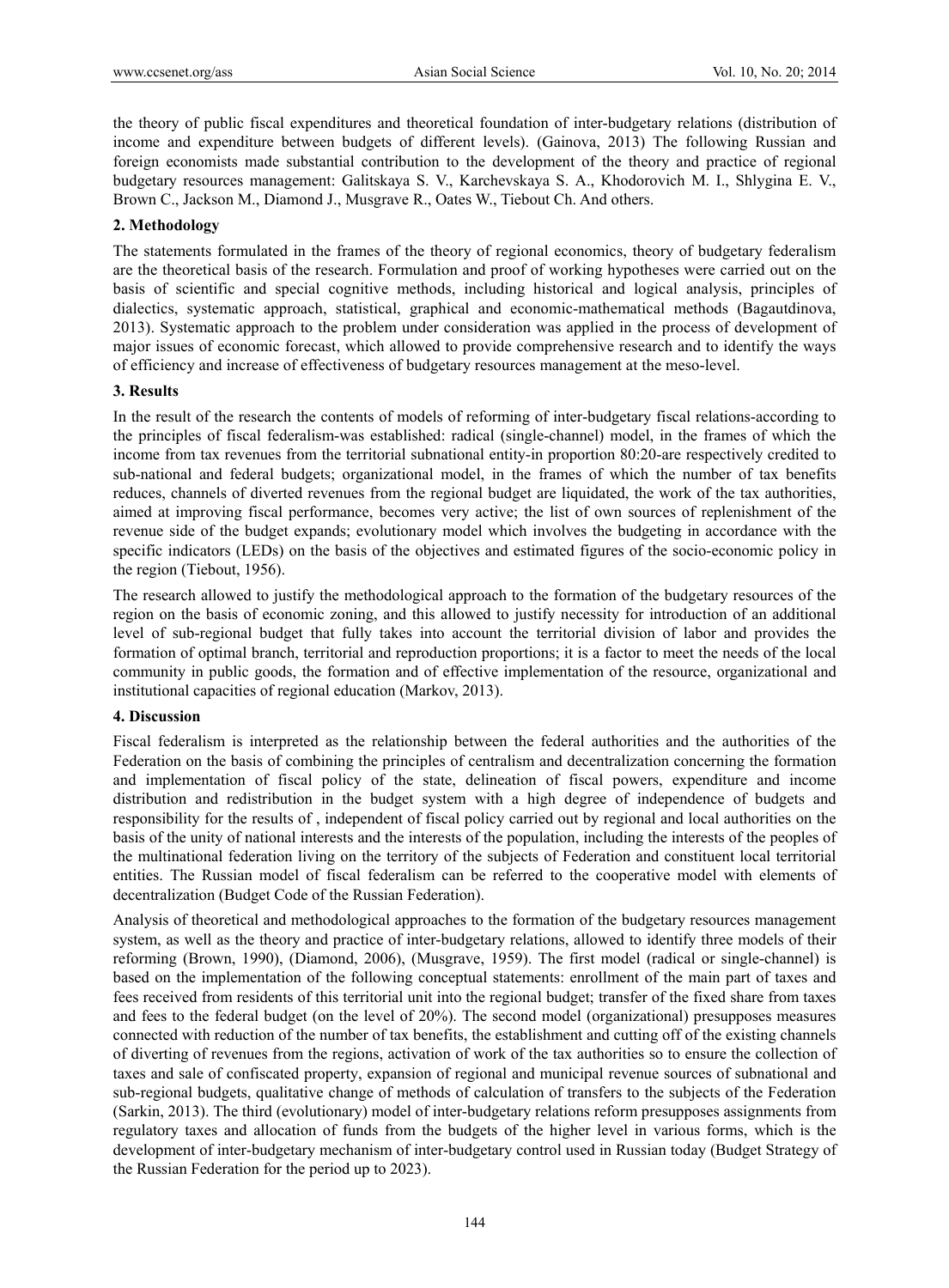In conditions of the transfer from "management of budgetary expenditures" to "management of results" the budgeting should be linked to specific indicators (indicators) on the basis of the objectives and expected results of the regional socio-economic policy. When planning costs the main attention should be paid to verification of final results within the budget programs, allocations should be clearly linked to the functions they perform. (Oates, 1972)

The study allowed to make the conclusion concerning the feasibility of introduction of the additional sub-regional fiscal level of the budget in the subjects of the Federation based on the principles of economic zoning, which is determined by the contemporary stage of the social division of labor, the deepening of which led to zonation of economic regions as parts of the regional entities. (Fakhrutdinova, 2014) Economic zoning of the Republic of Tatarstan is the illustration of this statement (Table 1).

| Regions   | Territorial structure                                                                                                    |  |  |  |  |  |  |
|-----------|--------------------------------------------------------------------------------------------------------------------------|--|--|--|--|--|--|
| Stolichny | Zelonodolsky,<br>Verkhne-Uslonsky.<br>Vysokogorsky,<br>Atninsky.<br>Laishevsky.<br>Kazan.<br>City<br>0f<br>Pestrechinsky |  |  |  |  |  |  |
| Zapadny   | Apastovsky, Buinsky, Drozzhanovsky, Kaibitsky, Kamsko-Ustyinsky, Tetyushsky                                              |  |  |  |  |  |  |
| Severny   | Arsky, Baltasinsky, Kukmorsky, Mamadyshsky, Rybno-Slobodsky, Sabinsky, Tyuliachinsky                                     |  |  |  |  |  |  |
| Yuzhny    | Aksubaevsky, Alkeevsky, Novosheshminsky, Nurlatsky, Spassky, Chistopolsky                                                |  |  |  |  |  |  |
| Vostochny | Agryzsky, Aznakaevsky, Aktanyshsky, Bavlinsky, Menzelinsky, Muslyumovsky, Yutazinsky                                     |  |  |  |  |  |  |
| Kamsky    | Elabuzhskij, Zainsky, Mendeleevsky, Nizhnekamsky. Tukaevsky, city of Naberezhnye Chelny                                  |  |  |  |  |  |  |
| Neftyanoy | Almetyevsky, Bugulminsky, Leninogorsky, Sarmanovskiy, Cheremshansky                                                      |  |  |  |  |  |  |

|  |  | Table 1. Structure of economic regions of the Republic of Tatarstan |  |
|--|--|---------------------------------------------------------------------|--|
|  |  |                                                                     |  |

The analysis allowed identifying the relationship of the principles of economic zoning and the order of formation of the revenue side of the budget due to tax revenues from profits. The grouping of companies allowed identifying five regions:

1) "Neftyanoy", which includes 14 biggest enterprises of the republic of Tatarstan, 12 of which belong-according to Russian Classification of Economic Activities-to the kind of economic activities "Hydrocarbon production and natural gas extraction", 1-to the to the kind of economic activities "Construction" and 1 - to the kind of economic activities "Retail".

2) "Kamsky", represented by enterprises of almost all kinds of activities. 33 big enterprises are located in the region, the majority of them belong to the kind of economic activities "Production of machinery and equipment"; in 2009 it was the growth of the level of profitability of sales.

3) "Stolichny", which includes 50 biggest enterprises from the rating of 100 biggest companies of the Republic of Tatarstan.

4) "Yuzhny", represented by two enterprises which belong to the kind of economic activities "Hydrocarbon production and natural gas extraction".

5) "Severny", represented by one enterprise which belongs to the kind of economic activities "Retail".

The study showed that great part of profitable enterprises is connected with "raw" nature of the economy. Thus, the economic region "Yuzhny" has the greatest profitability of sales. In connection with this the transition to innovative way of development requires redistribution of budget funds towards the development of high-tech industries.

The results of the rating indicate that the Kamsky economic region takes the first rank according to overall rating of estimated values of 10 main indicators of socio-economic development of the regions. With the account of importance of some indexes, such as personal income, unemployment level, satisfaction of population with quality of health care, education, housing and public utility services, share of private means of the population for payment of housing and public utility services, and others, the rating of economic regions of the Republic of Tatarstan takes the values presented in the table 2. The data obtained allow to set out the priorities concerning the distribution of budget funds for development of the regions in the following order with the account of the largest companies from the top 100 of the largest companies in the Republic of Tatarstan and the average values of their profitability: Kamsky-13.3%; Stolichny-14.95%; Severny-3.97%; Neftyanoy-33.44%; Yuzhny-62.56%.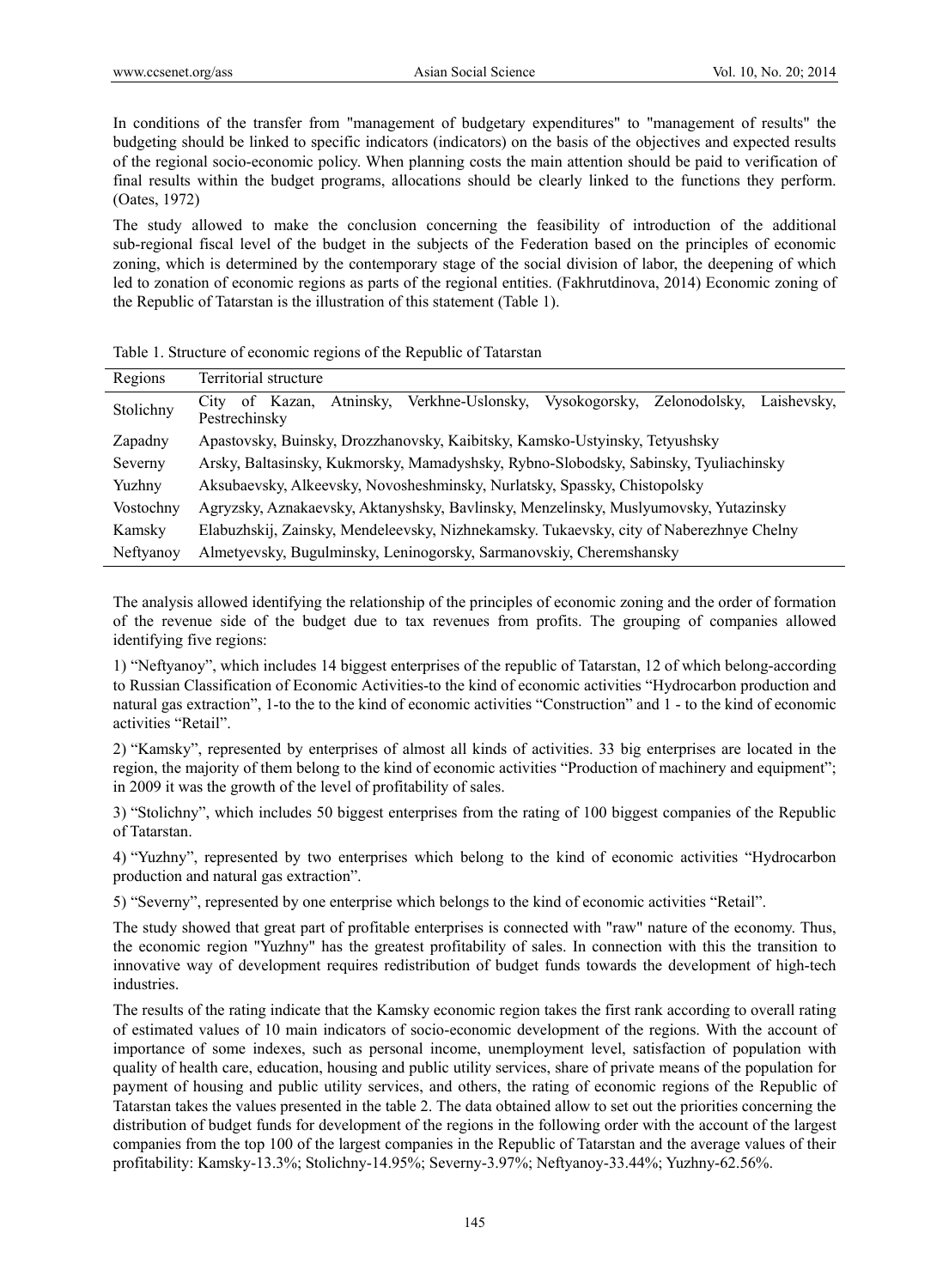A comprehensive investment program which aims at increase of the level of social-economic self-sufficiency of economic regions, can be developed for each of the selected economic regions.

Methods of forming the model of budgetary resources management involve the use of assessment indicators of economic self-sufficiency of the republic and its municipal districts (city districts).

| Table 2. Score of indexes of the level of social-economic development of the regions of the Republic of Tatarstan |  |  |
|-------------------------------------------------------------------------------------------------------------------|--|--|
|-------------------------------------------------------------------------------------------------------------------|--|--|

| Index                                                                                                           | Stolichny      | Vostochny | Severny        | Kamsky         | Zapadny        | Yuzhny         | Neftyanoy      |
|-----------------------------------------------------------------------------------------------------------------|----------------|-----------|----------------|----------------|----------------|----------------|----------------|
| Income of population                                                                                            | 6              | 3         | 7              | $\overline{2}$ | 5              | $\overline{4}$ | 1              |
| Level<br>of<br>unemployment                                                                                     | 6              | 3         | 5              | 4              | 7              | $\overline{2}$ |                |
| Satisfaction<br>with<br>quality of health care,<br>education,<br>housing 6<br>and public<br>utility<br>services |                | 2         | 5              | 3              | 7              | $\overline{4}$ | 1              |
| of<br>private<br>share<br>means for payment of<br>housing and public<br>utility services                        |                | 4         | 6              | $\tau$         | $\overline{2}$ | 3              | 5              |
| Working efficiency<br>rates of growth                                                                           |                |           | 6              | 7              | $\overline{2}$ | 3              | 5              |
| Share<br>of<br>small<br>business in economic<br>structure                                                       | $\overline{4}$ | 5         | 2              | 7              | 1              | 3              | 6              |
| Share of innovation<br>production in volume<br>of sales                                                         | $\overline{4}$ | 5         | $\overline{2}$ | 7              | 1              | 3              | 6              |
| Rates of investment<br>growth                                                                                   | $\overline{7}$ | 4         | 3              | 2              | 6              | 5              | 1              |
| Availability of social<br>infrastructure                                                                        | 6              | 5         | 4              | $\overline{7}$ | 3              | 1              | $\overline{2}$ |
| Condition of ecology                                                                                            | 7              | 4         | 5              | 6              | $\overline{2}$ | 3              | 1              |
| Rank                                                                                                            | 2              | 4         | 3              |                | 5              | 6              | 7              |

### **5. Conclusion**

The vast majority of strategic objectives of socio-economic policy are beyond the one fiscal year period, and these objectives are included in the system of medium-term development programs of the region. In its turn, principles of results-oriented budgeting should be implemented in the medium-term budget planning. Future plans for the second and third year of the previous medium-term budget cycle will be the basis for the design of the first and second years of the current budget cycle, thus, there is the linking of the annual budget plan with the medium-term planning. Medium-term budget planning can be used for placement of government procurement for the long term and connected with this cost reduction of supplies for budgetary institutions. In the future, this tool will become one of the key elements of the budget process.

### **6. Summary**

To achieve these goals it is necessary to solve the following problems: first, transition to the new legislatively approved methods of inter-budgetary fiscal relations through the establishment of regional funds of financial support of settlements, municipal districts (city districts), other funds and distribution of these grants; secondly, distinction between revenue sources and streamlining of expenditure powers of budgets of different levels on the long-term basis. And the securing of revenue sources on the long-term basis will encourage local authorities to pursue an active economic policy aimed at increase of the tax base. To ensure the most effective and least cost production of public and municipal services with fixing of them for the level of power that can provide optimal performance of these services is the purpose of delineation of expenditure powers on the long-term basis. In order to create the regulatory legal framework it is necessary to develop and introduce bills defining